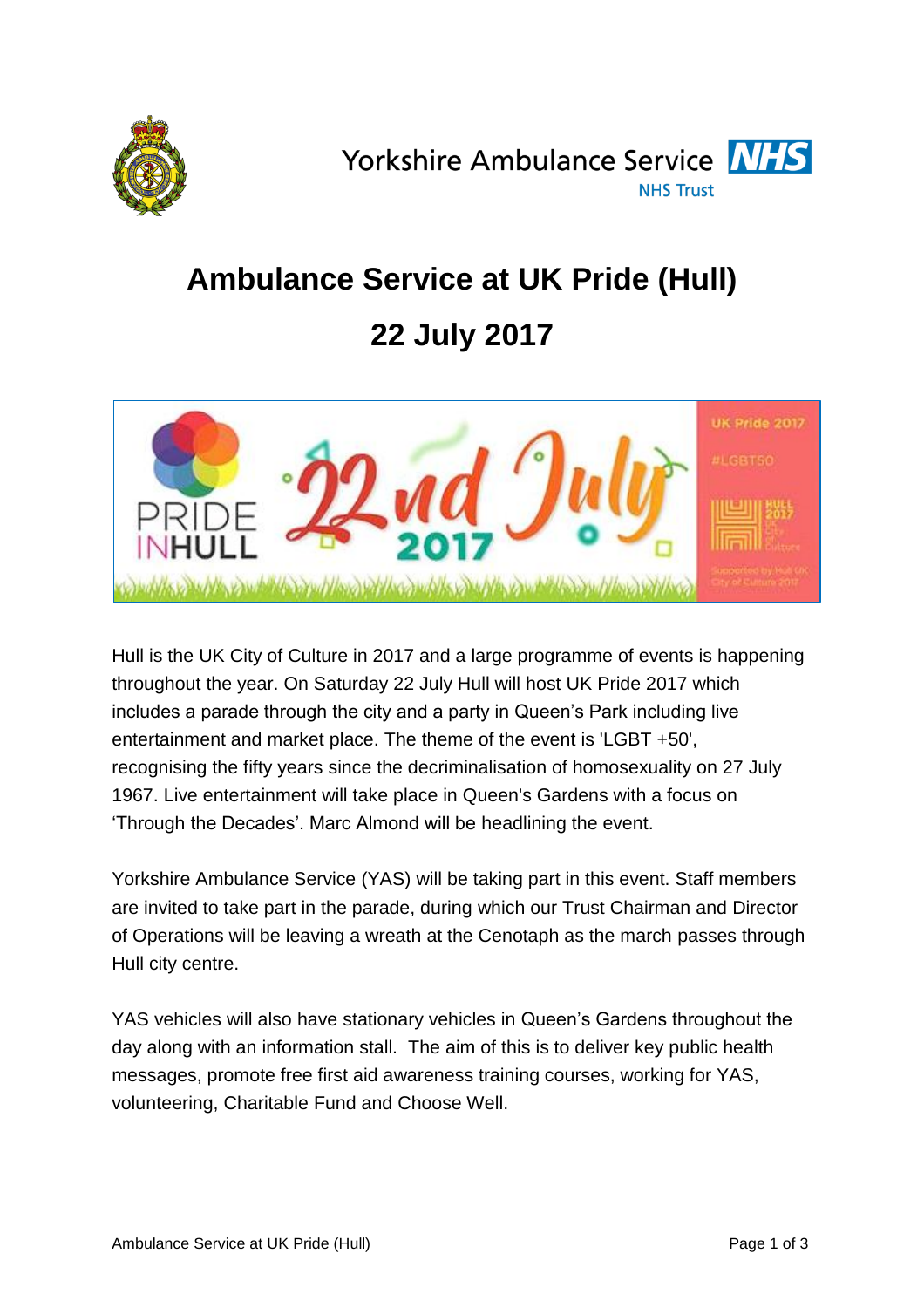UK Pride is an event celebrating lesbian, gay, bisexual, transgender (LGBT) people and their friends. **Everyone** is invited to come along to take part in this event, irrespective of anyone's sexual orientation.

#### **Registration**

If you haven't done already, please register your participation on Eventbrite. This means we can keep you informed with any updates and also keep a check on how many people are expected. The Eventbrite web-link is: **https://ambulance-ukpride-2017.eventbrite.co.uk**

#### **Meeting Point on Day**

Organises of the event have asked participants in the parade to **be in position by 10:00 on Saturday 22 July**. Entry to the assembly area is by the George Street end of Wilberforce Drive (postcode HU1 3DG), which is close to Hull College.

The Ambulance Service will be allocated a parade starting position and you should head for that location and make yourself known to the organisers. An emergency ambulance will be taking part in the parade and will be in position from 10:00, so we should be easy to spot! Hull College are providing toilet and cafe facilities.

People taking part in the parade will be given an entry wristband which will give access to other events happening during the day, including Queen's Gardens.

For people not wanting to take part in the parade, the Community Engagement Ambulance will be positioned in Queen's Gardens from 11:00. Everyone is welcome to support the stall or drop and say hello. All support is gratefully received.

#### **Security Arrangements**

Recent terrorist attacks have reinforced the need for added vigilance at public events. We request that all staff attending bring their identification card and make yourself know to event organisers when you arrive.

You can also expect added security checks before the parade and at the entrance to Queen's Gardens. Event organisers have informed us bag searches will be taking place and people will only be allowed to take in one 500ml bottle of water into the park.

YAS will ensure additional drinks are available for ambulance staff at the information stall situated in the park.